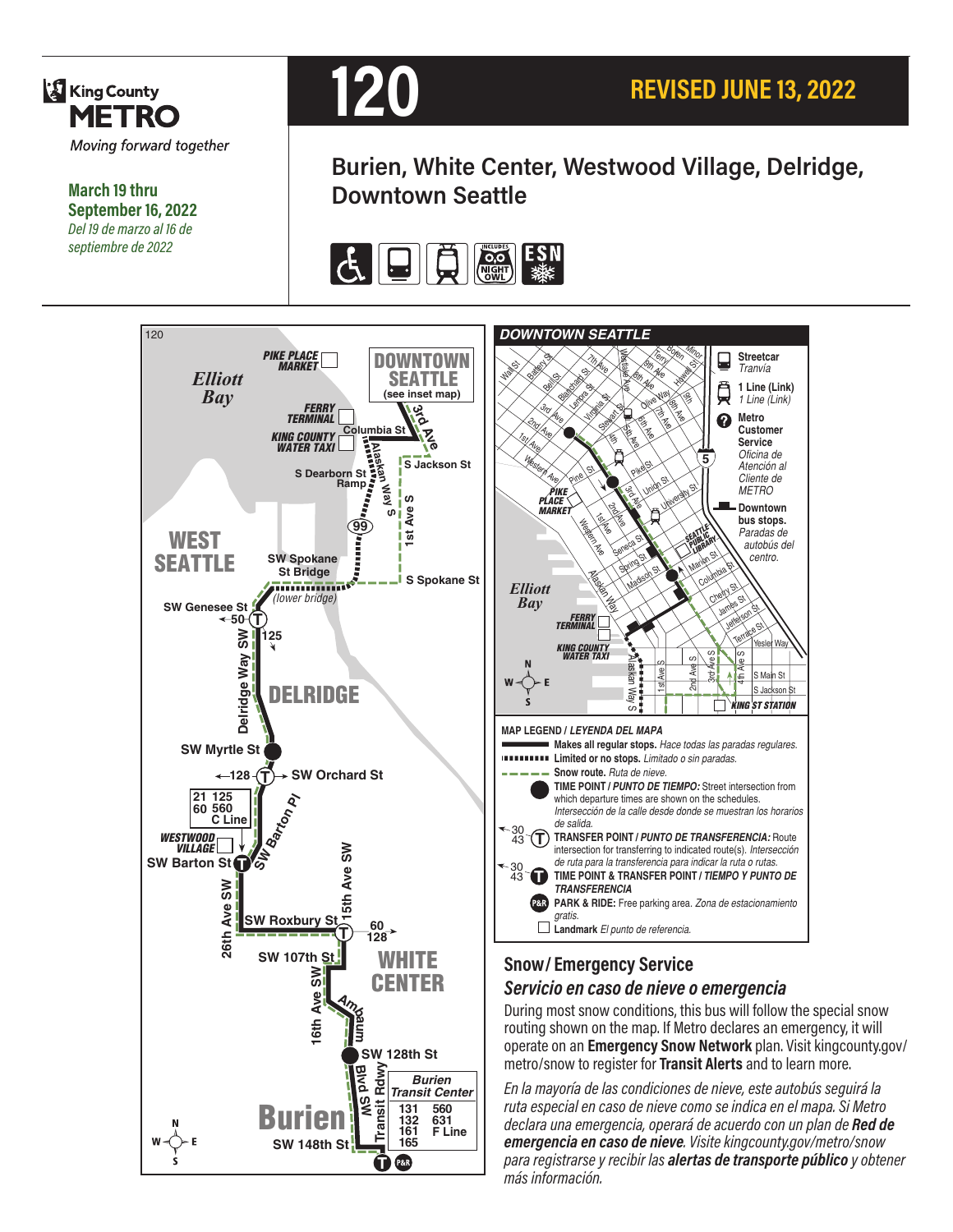### Route 120 Monday thru Friday to Downtown Seattle

*Servicio de lunes a viernes al centro de Seattle*

|                          |                | Westwood<br>Village | <b>Delridge</b>  |                            | <b>Downtown Seattle</b>      |
|--------------------------|----------------|---------------------|------------------|----------------------------|------------------------------|
| <b>Burien TC</b>         | Ambaum         | 26th Ave            | Delridge         | 3rd Ave                    | 3rd Ave                      |
| Bay 3                    | Blyd SW &      | SW & SW             | Way SW &         | &                          | &                            |
|                          | SW 128th St    | <b>Barton St</b>    | SW Myrtle St     | <b>Madison St</b>          | Virginia St                  |
| Stop #52303              | Stop #51520    | Stop #31731         | Stop #21450      | Stop #548                  | Stop #600                    |
| 4:14                     | 4:20           | 4:34                | 4:40             | 5:04                       | 5:09                         |
| 4:36                     | 4:42           | 4:56                | 5:02             | 5:26                       | 5:31                         |
| $4:52$<br>$5:07$         | 4:58<br>5:13   | 5:12<br>5:27        | 5:18<br>5:33     | 5:42<br>5:57‡              | 5:47<br>6:02‡                |
| 5:22                     | 5:28           | 5:42                | 5:48             | 6:12                       | 6:19 <sup>‡</sup>            |
| 5:37                     | 5:43           | 5:57                | 6:03             | $6:31\dagger$              | 6:38 <sup>‡</sup>            |
| 5:53                     | 5:59           | 6:13                | 6:19             | 6:48‡                      | 6:55‡                        |
| 6:00                     | 6:07           | 6:21                |                  | 6:57                       | $7:04$ ‡                     |
| 6:07                     | 6:14           | 6:28                | $6:27$<br>$6:34$ | 7:05‡                      | 7:12‡                        |
| 6:14                     | 6:21           | 6:35                | 6:41             | 7:12‡                      | 7:19‡                        |
| 6:21                     | 6:28           | 6:42                | 6:48             | $7:20+$                    | 7:27‡                        |
| 6:28                     | 6:35           | 6:49                | 6:57             | $7:31\pm$                  | 7:38 <sup>‡</sup>            |
| 6:35                     | 6:42           | 6:56                | 7:04             | 7:39‡                      | 7:46‡                        |
| 6:42                     | 6:49           | 7:03                | 7:11             | 7:46‡                      | 7:53‡                        |
| 6:49                     | 6:56           | 7:10                | 7:18             | 7:54‡                      | 8:01‡                        |
| 6:56                     | 7:03           | 7:17                | 7:25             | 8:02#                      | 8:09‡                        |
| 7:03                     | 7:10           | 7:24                | 7:32             | $8:10+$                    | 8:17‡                        |
| 7:10                     | 7:17           | 7:31                | 7:39             | 8:17‡                      | 8:24 <sup>‡</sup>            |
| 7:17                     | 7:24           | 7:38                | 7:46             | 8:24‡                      | 8:31‡                        |
| 7:24                     | 7:31           | 7:45                | 7:53             | 8:31#                      | 8:38‡                        |
| 7:31                     | 7:38           | 7:52                | 8:00             | 8:38 <sup>‡</sup>          | 8:45 <sup>‡</sup>            |
| 7:38                     | 7:45           | 7:59                | 8:07             | 8:45‡                      | 8:52 <sup>‡</sup>            |
| 7:45                     | 7:52           | 8:06                | 8:14             | 8:52 <sup>‡</sup>          | 8:59‡                        |
| 7:52                     | 7:59           | 8:13                | 8:21             | 8:58‡                      | 9:05‡                        |
| 7:59                     | 8:06           | 8:20                | 8:27             | 9:04‡                      | 9:11‡                        |
| 8:06                     | 8:13           | 8:27                | 8:34             | 9:10‡                      | 9:17‡                        |
| 8:13                     | 8:20           | 8:34<br>8:41        | 8:41<br>8:48     | 9:17‡                      | $9:24$ ‡                     |
| $8:20$<br>$8:27$<br>8:34 | 8:27<br>8:34   | 8:48                | 8:55             | 9:23‡<br>9:30‡             | $9:30+$<br>9:37 <sup>‡</sup> |
| 8:41                     | 8:41           | 8:55                | 9:02             | 9:36‡                      | 9:43‡                        |
|                          | 8:48           | 9:02                | 9:09             | 9:42‡                      | 9:49‡                        |
| 8:48                     | 8:55           | 9:09                | 9:16             | 9:49‡                      | 9:56‡                        |
| 8:56                     | 9:03           | 9:17                | 9:24             | 9:56‡                      | 10:03‡                       |
| 9:06                     | 9:13           | 9:27                | 9:34             | 10:05‡                     | 10:12‡                       |
| 9:16                     | 9:23           | 9:37                | 9:44             | 10:15‡                     | 10:22‡                       |
| 9:26                     | 9:33           | 9:47                | 9:54             | 10:24‡                     | 10:31‡                       |
| 9:36                     | 9:43           | 9:57                | 10:04            | 10:33‡                     | 10:40‡                       |
| 9:46                     | 9:53           | 10:07               | 10:14            | 10:42‡                     | 10:49‡                       |
| 9:56                     | 10:03          | 10:17               | 10:24            | 10:51‡                     | 10:58‡                       |
| 10:06                    | 10:13          | 10:27               | 10:34            | 11:00‡                     | 11:07‡                       |
| 10:16                    | 10:23          | 10:37               | 10:44            | 11:10‡                     | 11:17‡                       |
| 10:26                    | 10:33          | 10:47               | 10:54            | 11:19‡                     | 11:26‡                       |
| 10:36                    | 10:43          | 10:57               | 11:04            | 11:28‡                     | 11:35‡                       |
| 10:46                    | 10:53          | 11:07               | 11:14            | 11:37‡                     | 11:44‡                       |
| 10:56<br>11:06           | 11:03<br>11:13 | 11:17<br>1:27<br>1  | 11:24<br>11:34   | 11:47‡<br>11:57‡           | 11:54‡<br>12:04‡             |
| 11:16                    | 11:23          | 11:37               | 11:44            | 12:07‡                     | 12:14‡                       |
| 11:26                    | 11:33          | 11:47               | 11:54            | 12:17‡                     | 12:24‡                       |
| 11:36                    | 11:43          | 11:57               | 12:04            | 12:27‡                     | 12:34‡                       |
| 11:46                    | 11:53          | 12:07               | 12:14            | 12:37‡                     | 12:44‡                       |
| 11:56                    | 12:03          | 12:17               | 12:24            | 12:47‡                     | 12:54‡                       |
| 12:06                    | 12:13          | 12:27               | 12:34            | 12:57‡                     | 1:04‡                        |
| 12:16                    | 12:23          | 12:37               | 12:44            | 1:07‡                      | 1:141                        |
| 12:26                    | 12:33          | 12:47               | 12:54            | 1:17 <sup>‡</sup>          | 1:24‡                        |
| 12:36                    | 12:44          | 12:58               | 1:05             | 1:28‡                      | 1:35‡                        |
| 12:46                    | 12:54          | 1:08                | 1:15             | 1:38‡                      | 1:45‡                        |
| 12:56                    | 1:04<br>1:14   | 1:18<br>1:28        | 1:25             | 1:48‡<br>1:58 <sup>‡</sup> | 1:55‡                        |
| 1:06<br>1:16             | 1:24           | 1:38                | 1:35<br>1:45     | 2:08‡                      | 2:05‡<br>2:15‡               |
| 1:26                     | 1:34           | 1:48                | 1:55             | 2:18‡                      | 2:25‡                        |
| 1:36                     | 1:44           | 1:58                | 2:05             | 2:28‡                      | 2:35‡                        |
| 1:46                     | 1:54           | 2:08                | 2:15             | 2:38‡                      | 2:45‡                        |
| 1:56                     | 2:04           | 2:18                | 2:25             | 2:48 <sup>‡</sup>          | 2:55‡                        |
| 2:06                     | 2:14           | 2:28                | $\bar{2}:35$     | 2:58 <sup>‡</sup>          | 3:05‡                        |
| 2:16                     | 2:24           | 2:38                | 2:46             | 3:09‡                      | 3:16‡                        |
| 2:26                     | 2:34           | 2:49                | 2:57             | 3:20‡                      | 3:27 <sup>‡</sup>            |
| 2:36                     | 2:44           | 2:59                | 3:07             | 3:30‡                      | 3:39‡                        |
| 2:46                     | 2:54           | 3:09                | 3:17             | 3:40‡                      | 3:49 <sup>†</sup>            |
| 2:56                     | 3:04           | 3:19                | 3:27             | 3:50‡                      | 3:59‡                        |

|                                             |                                    | Westwood<br><b>Village</b>              | <b>Delridge</b>                      |                                   | <b>Downtown Seattle</b>          |
|---------------------------------------------|------------------------------------|-----------------------------------------|--------------------------------------|-----------------------------------|----------------------------------|
| <b>Burien TC</b><br>Bay 3                   | Ambaum<br>Blyd SW &<br>SW 128th St | 26th Ave<br>SW & SW<br><b>Barton St</b> | Delridge<br>Wav SW &<br>SW Myrtle St | 3rd Ave<br>&<br><b>Madison St</b> | 3rd Ave<br>&<br>Virginia St      |
| Stop #52303                                 | Stop #51520                        | Stop #31731                             | Stop #21450                          | Stop #548                         | Stop #600                        |
| 3:06<br>3:16<br>3:26                        | 3:14<br>3:24<br>3:34               | 3:29<br>3:39<br>3:49                    | 3:37<br>3:47<br>3:57                 | 4:001<br>4:10‡<br>4:20‡           | 4:09‡<br>4:19‡<br>4:29‡          |
| 3:36<br>3:46<br>3:56                        | 3:44<br>3:54<br>4:04               | 3:59<br>4:09<br>4:19                    | 4:07<br>4:17<br>4:27                 | 4:32‡<br>4:42‡<br>4:52‡           | 4:40‡<br>4:50‡<br>5:00‡          |
| 4:06<br>4:16<br>4:26                        | 4:14<br>4:24<br>4:34               | 4:29<br>4:39<br>4:49                    | 4:37<br>4:47<br>4:57                 | 5:02‡<br>$5:12$ ‡<br>5:22‡        | 5:10‡<br>5:20‡<br>5:30‡          |
| 4:36<br>4:46<br>4:56<br>5:06                | 4:44<br>4:54<br>5:04<br>5:14       | 4:59<br>5:09<br>5:18<br>5:28            | 5:07<br>5:17<br>5:26<br>5:36         | 5:31‡<br>5:41‡<br>5:50‡<br>6:00‡  | 5:39‡<br>5:49‡<br>5:58‡<br>6:08‡ |
| 5:16<br>5:26<br>5:36                        | 5:24<br>5:34<br>5:44               | 5:38<br>5:48<br>5:58                    | 5:46<br>5:56                         | 6:09‡<br>6:19‡<br>6:29#           | 6:17‡<br>6:27‡<br>6:37‡          |
| 5:46<br>5:56<br>6:06                        | 5:53<br>6:03<br>6:13               | 6:07<br>6:17<br>6:27                    | 6:06<br>6:15<br>6:24<br>6:34         | 6:38‡<br>6:47‡<br>6:57‡           | 6:46‡<br>6:55‡<br>7:05‡          |
| 6:16<br>6:26<br>6:36                        | 6:23<br>6:33<br>6:43               | 6:37<br>6:47<br>6:57                    | 6:44<br>6:54<br>7:04                 | 7:07‡<br>7:17‡<br>7:27‡           | 7:13‡<br>7:23‡<br>7:33‡          |
| 6:46<br>6:56<br>7:11                        | 6:53<br>7:03<br>7:18               | 7:07<br>7:16<br>7:31                    | 7:13<br>7:22<br>7:37                 | 7:36‡<br>7:45‡<br>7:59‡           | 7:42‡<br>7:51‡<br>8:05‡          |
| 7:26<br>7:41<br>7:56                        | 7:33<br>7:48<br>8:03               | 7:46<br>8:01<br>8:16                    | 7:52<br>8:07<br>8:22                 | 8:14‡<br>8:29‡<br>8:44‡           | 8:20‡<br>8:35#<br>8:50‡          |
| 8:11<br>8:26<br>8:41                        | 8:18<br>8:33<br>8:48               | 8:31<br>8:46<br>9:01                    | 8:37<br>8:52<br>9:07                 | 8:59‡<br>9:14‡<br>9:29‡           | 9:05‡<br>9:20‡<br>9:35‡          |
| 8:56<br>9:11<br>9:26                        | 9:03<br>9:17<br>9:32               | 9:16<br>9:30<br>9:44                    | 9:22<br>9:36<br>9:50                 | 9:44‡<br>9:57‡<br>10:11‡          | 9:49‡<br>10:02‡<br>10:16‡        |
| 9:41<br>9:56<br>10:26                       | 9:47<br>10:02<br>10:32             | 9:59<br>10:14<br>10:44                  | 10:05<br>10:19<br>10:49              | 10:26‡<br>10:40‡<br>11:10‡        | 10:31‡<br>10:45‡<br>1:15#<br>ı   |
| 10:56<br>12:00<br>1:00                      | 11:02<br>12:05<br>1:05             | 11:14<br>12:17<br>1:17                  | 11:19<br>12:22                       | 11:40‡<br>12:42<br>1:42           | 11:45‡<br>12:47<br>1:47          |
| 2:08                                        | 2:12                               | 2:22                                    | $\frac{1:22}{2:27}$                  | 2:46                              | 2:51                             |
| <b>Bold PM time</b><br>ŧ<br>Estimated time. |                                    |                                         |                                      |                                   |                                  |

**This trip is cancelled.** To address ongoing operational and vehicle maintenance capacity limitations, some trips have been temporarily cancelled.

#### **Holiday Information**

#### *Información sobre días festivos*

This route will operate its Sunday schedule on the following holidays. *Esta ruta operará según su horario de domingo en los siguientes días festivos.*

| <b>Memorial Day</b>     | <b>May 30</b>   |
|-------------------------|-----------------|
| Día de los Caídos       | 30 de mayo      |
| Independence Day        | July 4          |
| Día de la independencia | 4 de julio      |
| Labor Day               | September 5     |
| Día del Trabajo         | 5 de septiembre |

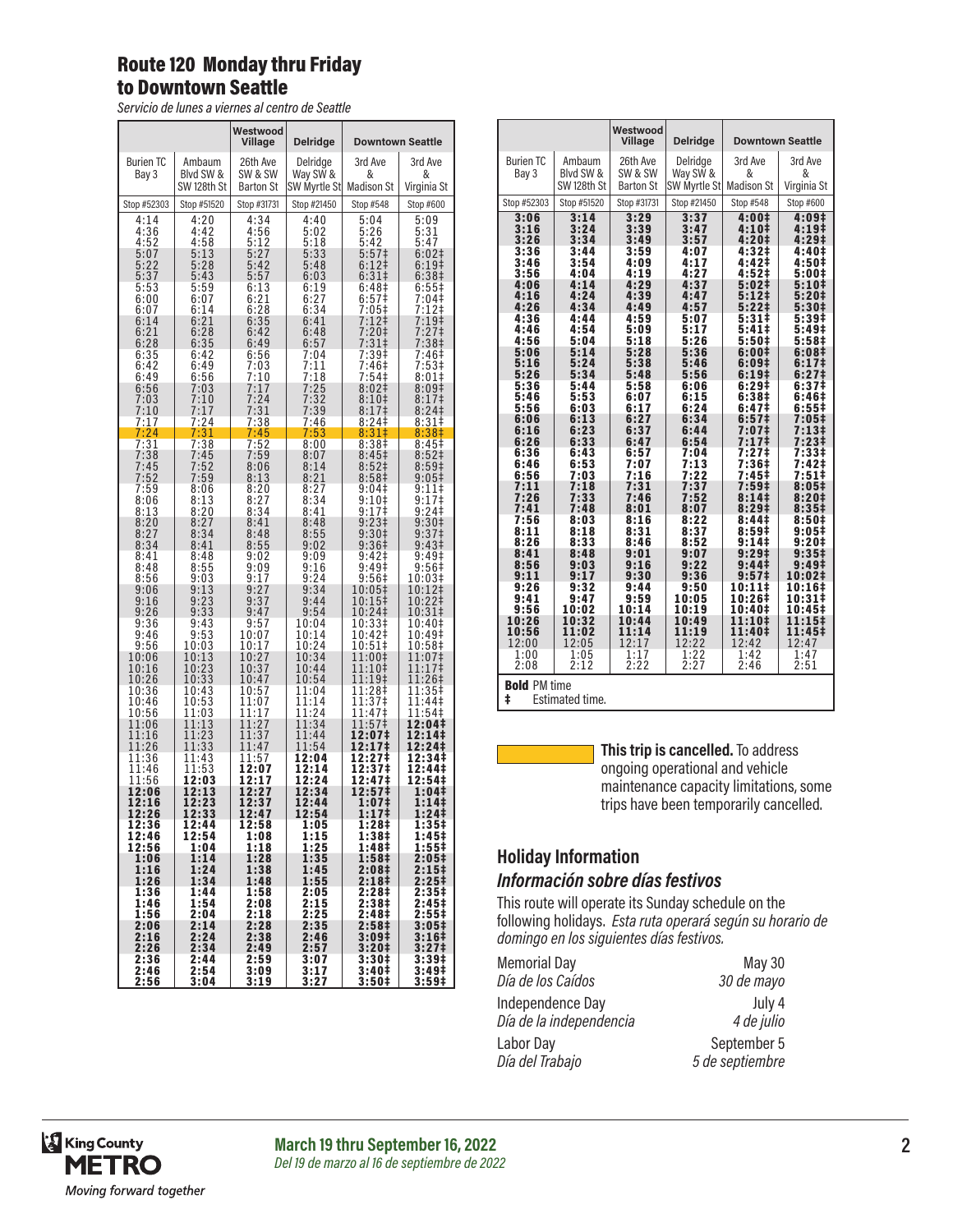## Route 120 Monday thru Friday to Burien

*Servicio de lunes a viernes a Burien*

| <b>Downtown Seattle</b>                                  |                                                                 | <b>Delridge</b>                                             | Westwood<br>Village                                  |                                                                                                 |                                                                                |
|----------------------------------------------------------|-----------------------------------------------------------------|-------------------------------------------------------------|------------------------------------------------------|-------------------------------------------------------------------------------------------------|--------------------------------------------------------------------------------|
| 3rd Ave<br>&<br>Virginia St                              | 3rd Ave<br>&<br>Pike St                                         | Delridge<br>Way SW &<br>SW Myrtle St                        | SW Barton<br>&<br>25th Ave<br><b>SW</b>              | Ambaum<br>Blyd SW &<br>SW 128th St                                                              | <b>Burien TC</b><br>Bay 5                                                      |
| Stop #420                                                | Stop #433                                                       | Stop #22152                                                 | Stop #39983                                          | Stop #52200                                                                                     | Stop #52305                                                                    |
| 5:30                                                     | 5:32                                                            | 5:54                                                        | 5:59                                                 | 6:13                                                                                            | 6:19                                                                           |
| 5:45                                                     | 5:47                                                            | 6:09                                                        | 6:14                                                 | 6:28                                                                                            | 6:34                                                                           |
| 6:00                                                     | 6:02                                                            | 6:24                                                        | 6:29                                                 | 6:43‡                                                                                           | $6:51\ddagger$                                                                 |
| 6:10                                                     | 6:12                                                            | 6:34                                                        | 6:39                                                 | 6:53‡                                                                                           | $7:01+$                                                                        |
| 6:20                                                     | 6:22                                                            | 6:44                                                        | 6:49                                                 | 7:03‡                                                                                           | 7:11‡                                                                          |
| 6:30                                                     | 6:32                                                            | 6:55                                                        | 7:00                                                 | 7:14                                                                                            | $7:22$ ‡                                                                       |
| 6:40<br>$6:50$<br>$7:00$<br>7:10<br>7:20<br>7:30<br>7:40 | 6:42<br>$6:52$<br>$7:02$<br>7:12<br>7:22<br>$\frac{7:32}{7:42}$ | 7:05<br>$\frac{7:15}{7:25}$<br>7:35<br>7:46<br>7:56<br>8:06 | 7:10<br>7:21<br>7:31<br>7:41<br>7:52<br>8:02<br>8:12 | 7:25‡<br>7:36‡<br>7:46‡<br>7:56‡<br>8:07 <sup>‡</sup><br>8:17 <sup>‡</sup><br>8:27 <sup>†</sup> | 7:33‡<br>7:44‡<br>7:54‡<br>8:04‡<br>$8:15$ ‡<br>$8:25+$<br>$8:35+$             |
| 7:50                                                     | $7:52$<br>8:02                                                  | 8:16                                                        | 8:22                                                 | 8:37‡                                                                                           | 8:45‡                                                                          |
| 8:00                                                     |                                                                 | 8:26                                                        | 8:32                                                 | 8:47‡                                                                                           | 8:55‡                                                                          |
| 8:10<br>8:20<br>8:30                                     | $\frac{8:12}{8:22}$<br>8:32                                     | 8:36<br>8:46<br>8:56                                        | 8:42<br>8:52<br>9:02                                 | 8:57 <sup>‡</sup><br>9:07‡<br>9:17‡                                                             | 9:05 <sup>‡</sup><br>9:15<br>$9:25$ ‡                                          |
| 8:40                                                     | 8:42                                                            | 9:05                                                        | 9:11                                                 | 9:26‡                                                                                           | 9:34‡                                                                          |
| 8:50                                                     | 8:52                                                            | 9:15                                                        | 9:21                                                 | 9:36‡                                                                                           | 9:44‡                                                                          |
| 9:00                                                     | 9:02                                                            | 9:25                                                        | 9:31                                                 | 9:46‡                                                                                           | 9:54‡                                                                          |
| 9:10                                                     | 9:12                                                            | 9:35                                                        | 9:40                                                 | $9:55\ddagger$                                                                                  | 10:03‡                                                                         |
| 9:20                                                     | 9:22                                                            | 9:45                                                        | 9:50                                                 | 10:05‡                                                                                          | 10:13‡                                                                         |
| 9:30                                                     | 9:32                                                            | 9:55                                                        | 10:00                                                | 10:15‡                                                                                          | 10:23‡                                                                         |
| 9:40                                                     | 9:42                                                            | 10:05                                                       | 10:10                                                | 10:25‡                                                                                          | 10:33‡                                                                         |
| 9:50<br>10:00<br>10:10<br>10:20<br>10:30                 | 9:52<br>10:02<br>10:12<br>10:22<br>10:32                        | 10:15<br>10:24<br>10:34<br>10:44<br>10:54                   | 10:20<br>10:29<br>10:39<br>10:49<br>10:59            | 10:36‡<br>10:45‡<br>10:55‡<br>11:05‡<br>11:15‡                                                  | 10:44‡<br>10:53‡<br>1:03 <sup>‡</sup><br>1<br>11:13‡<br>$\overline{1}$<br>1:24 |
| 10:40<br>10:50<br>11:00<br>11:10                         | 10:42<br>10:52<br>11:02<br>11:12                                | 11:04<br>11:14<br>1<br>$\frac{1:24}{1:34}$<br>1             | 11:09<br>11:19<br>11:30<br>11:40                     | 11:25‡<br>11:35‡<br>11:46‡<br>11:56‡                                                            | 11:34‡<br>11:44‡<br>$11:55‡$<br>12:05‡                                         |
| 11:20                                                    | 11:22                                                           | 11:44                                                       | 11:50                                                | 12:06‡                                                                                          | 12:15‡                                                                         |
| 11:30                                                    | 11:32                                                           | 11:54                                                       | 12:00                                                | 12:16‡                                                                                          | 12:25‡                                                                         |
| 11:40                                                    | 11:42<br>11:52                                                  | 12:04                                                       | 12:11                                                | 12:27‡                                                                                          | 12:36‡                                                                         |
| 11:50<br>12:00<br>12:10<br>12:20<br>12:30                | 12:02<br>12:12<br>12:22<br>12:32                                | 2:14<br>1<br>12:25<br>12:35<br>12:45<br>12:55               | 12:21<br>12:32<br>12:42<br>12:52<br>1:02             | 12:37 <sup>1</sup><br>12:48‡<br>12:58‡<br>1:08‡<br>1:18‡                                        | 12:46‡<br>12:57‡<br>1:07‡<br>1:17‡<br>1:27‡                                    |
| 12:40                                                    | 12:42                                                           | 1:05                                                        | 1:12                                                 | 1:28‡                                                                                           | 1:37‡                                                                          |
| 12:50                                                    | 12:52                                                           | 1:15                                                        | 1:22                                                 | 1:38‡                                                                                           | 1:47‡                                                                          |
| 1:00                                                     | 1:02                                                            | 1:25                                                        | 1:32                                                 | 1:51‡                                                                                           | 2:00‡                                                                          |
| 1:10                                                     | 1:12                                                            | 1:35                                                        | 1:42                                                 | 2:01‡                                                                                           | 2:10‡                                                                          |
| 1:20                                                     | 1:22                                                            | 1:45                                                        | 1:52                                                 | 2:11‡                                                                                           | 2:20‡                                                                          |
| 1:30                                                     | 1:32                                                            | 1:55                                                        | 2:02                                                 | 2:21‡                                                                                           | 2:30‡                                                                          |
| 1:40                                                     | 1:42                                                            | 2:05                                                        | 2:12                                                 | 2:31‡                                                                                           | 2:40‡                                                                          |
| 1:50                                                     | 1:52                                                            | 2:15                                                        | 2:22                                                 | 2:41‡                                                                                           | 2:50‡                                                                          |
| 2:00                                                     | 2:03                                                            | 2:26                                                        | $\bar{2}:\bar{3}\bar{3}$                             | 2:52‡                                                                                           | 3:01‡                                                                          |
| 2:10                                                     | 2:13                                                            | 2:36                                                        | 2:43                                                 | 3:02 <sup>‡</sup>                                                                               | 3:11‡                                                                          |
| 2:20                                                     | 2:23                                                            | 2:46                                                        | 2:53                                                 | 3:12‡                                                                                           | 3:21‡                                                                          |
| 2:30                                                     | 2:33                                                            | 3:00                                                        | 3:07                                                 | 3:26#                                                                                           | 3:35 <sup>‡</sup>                                                              |
| 2:40                                                     | 2:43                                                            | 3:10                                                        | 3:17                                                 | 3:36‡                                                                                           | 3:45‡                                                                          |
| 2:50                                                     | 2:53                                                            | 3:20                                                        | 3:27                                                 | 3:46‡                                                                                           | 3:56‡                                                                          |
| 3:00                                                     | 3:03                                                            | 3:30                                                        | 3:37                                                 | 3:56‡                                                                                           | 4:06‡                                                                          |

|                         |                 |                            | Westwood                   |                            |                            |
|-------------------------|-----------------|----------------------------|----------------------------|----------------------------|----------------------------|
| <b>Downtown Seattle</b> |                 | <b>Delridge</b>            | Village                    |                            |                            |
| 3rd Ave<br>&            | 3rd Ave<br>&    | Delridge                   | <b>SW Barton</b><br>&      | Ambaum<br>Blyd SW &        | <b>Burien TC</b>           |
| Virginia St             | Pike St         | Way SW &<br>SW Myrtle St   | 25th Ave                   | SW 128th St                | Bay 5                      |
|                         |                 |                            | SW                         |                            |                            |
| Stop #420               | Stop #433       | Stop #22152                | Stop #39983                | Stop #52200                | Stop #52305                |
| 3:10<br>3:20            | 3:13<br>3:23    | $3:40$<br>$3:50$           | $3:47$<br>$3:57$           | 4:06‡<br>4:16‡             | 4:16‡<br>4:26‡             |
| 3:30<br>3:40            | 3:33<br>3:43    | 4:00<br>4:111              | 4:07<br>4:18‡              | 4:26‡<br>4:37‡             | 4:36‡<br>4:47‡             |
| 3:50                    | 3:53            | 4:21‡                      | 4:28‡                      | 4:47‡                      | 4:57‡                      |
| 4:00<br>4:07            | 4:03<br>4:10    | 4:32‡<br>4:39‡             | 4:39‡<br>4:46‡             | 4:58‡<br>$5:05*$           | 5:08‡<br>5:15              |
| 4:14                    | 4:17            | 4:46‡                      | 4:53‡                      | $5:12$ ‡                   | 5:221                      |
| 4:21<br>4:28            | 4:24<br>4:31    | 4:53‡<br>5:00‡             | 5:00‡<br>5:07‡             | 5:20‡<br>5:27‡             | 5:30‡<br>5:37‡             |
| 4:35<br>4:42            | 4:38<br>4:45    | 5:07‡<br>5:14‡             | 5:14‡<br>5:21‡             | 5:34‡<br>5:41‡             | 5:44‡<br>5:51‡             |
| 4:49                    | 4:52            | 5:21‡                      | 5:28‡                      | 5:48‡                      | 5:58‡                      |
| 4:55<br>5:01            | 4:58<br>5:04    | 5:27 <sup>‡</sup><br>5:33‡ | 5:34‡<br>5:40‡             | 5:54‡<br>6:00‡             | 6:04‡<br>6:10‡             |
| 5:07                    | 5:10            | 5:39‡                      | 5:46‡                      | 6:06‡                      | 6:16‡                      |
| 5:13<br>5:19            | 5:16<br>5:22    | 5:45‡<br>5:51‡             | 5:52‡<br>5:58‡             | 6:12‡<br>6:18 <sup>‡</sup> | 6:22‡<br>6:27 <sup>1</sup> |
| 5:25                    | 5:28            | 5:57‡                      | 6:04‡                      | 6:241                      | 6:33‡                      |
| 5:33<br>5:42            | 5:36<br>5:45    | 6:05‡<br>6:14 <sup>‡</sup> | 6:12 <sup>‡</sup><br>6:21# | 6:29‡<br>6:38‡             | 6:38‡<br>6:47‡             |
| 5:51<br>6:01            | 5:54<br>6:04    | 6:23<br>6:33               | 6:29                       | 6:46‡                      | 6:55‡<br>7:05‡             |
| 6:11                    | 6:14            | 6:42                       | 6:39<br>6:48               | 6:56‡<br>7:03‡             | 7:12‡                      |
| 6:22<br>6:35            | 6:25<br>6:38    | 6:52<br>7:05               | 6:58<br>7:11               | 7:13‡<br>$7:26+$           | 7:22‡<br>7:35‡             |
| 6:48                    | 6:50            | 7:15                       | 7:21                       | 7:36‡                      | 7:45‡                      |
| 7:03<br>7:18            | 7:05<br>7:20    | 7:30<br>7:45               | 7:36<br>7:51               | 7:51‡<br>8:06‡             | 7:59‡<br>8:141             |
| 7:33                    | 7:35            | 8:00                       | 8:06                       | 8:21‡                      | 8:29‡                      |
| 7:48<br>8:03            | 7:50<br>8:05    | 8:13<br>8:28               | 8:19<br>8:34               | 8:34‡<br>8:49‡             | 8:42‡<br>8:57‡             |
| 8:19<br>8:35            | 8:21<br>8:37    | 8:44<br>8:59               | 8:50<br>9:05               | 9:05‡<br>9:20‡             | 9:13‡<br>9:28‡             |
| 8:50                    | 8:52            | 9:14                       | 9:20                       | 9:35‡                      | 9:43‡                      |
| 9:05<br>9:20            | 9:07<br>9:22    | 9:29<br>9:44               | 9:35<br>9:50               | 9:50‡<br>10:05‡            | 9:58‡<br>10:13‡            |
| 9:35                    | 9:37            | 9:59                       | 10:05                      | 10:20‡                     | 10:28‡                     |
| 9:50<br>10:05           | 9:52<br>10:07   | 10:14<br>10:29             | 10:20<br>10:35             | 10:35‡<br>10:48‡           | 10:43‡<br>10:56‡           |
| 10:20<br>10:35          | 10:22<br>10:37  | 10:44<br>10:59             | 10:50<br>11:05             | 11:03‡<br>11:18‡           | 11:11‡<br>11:26‡           |
| 10:50                   | 10:52           | 11:14                      | 11:20                      | 11:33‡                     | 11:41‡                     |
| 11:05<br>11:35          | 11:08<br>11:38  | 11:30                      | 11:36<br>12:06             | 11:49‡<br>12:19‡           | 11:57‡<br>12:27‡           |
| 12:09                   | 12:12           | 12:00<br>12:34             | 12:40                      | 12:53                      | 1:01                       |
| 1:09<br>2:09            | 1:11<br>2:11    | 1:33<br>2:33               | 1:39<br>2:39               | 1:52<br>2:52               | 1:58<br>2:58               |
| 3:12                    | 3:14            | 3:35                       | 3:40                       | 3:50                       | 3:56                       |
| <b>Bold PM time</b>     |                 |                            |                            |                            |                            |
| ŧ                       | Estimated time. |                            |                            |                            |                            |

**This trip is cancelled.** To address ongoing operational and vehicle maintenance capacity limitations, some trips have been temporarily cancelled.

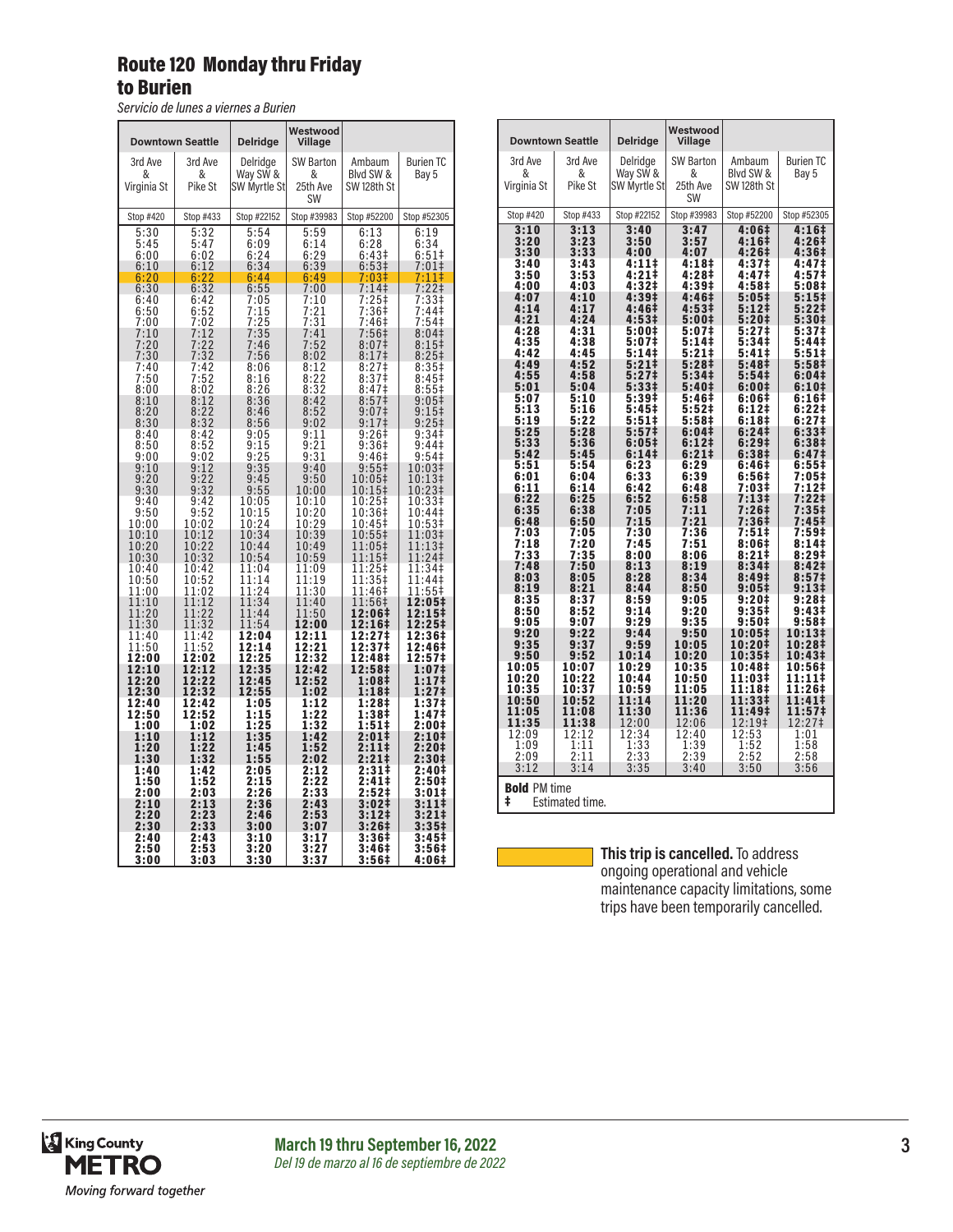# Route 120 Saturday to Downtown Seattle

*Servicio de al sábado al centro de Seattle*

|                     |                 | Westwood<br>Village | <b>Delridge</b>     | <b>Downtown Seattle</b>    |                               |
|---------------------|-----------------|---------------------|---------------------|----------------------------|-------------------------------|
| <b>Burien TC</b>    | Ambaum          | 26th Ave            | Delridge            | 3rd Ave                    | 3rd Ave                       |
| Bay 3               | Blyd SW &       | SW & SW             | Way SW &            | &                          | &                             |
|                     | SW 128th St     | <b>Barton St</b>    | SW Myrtle St        | <b>Madison St</b>          | Virginia St                   |
| Stop #52303         | Stop #51520     | Stop #31731         | Stop #21450         | Stop #548                  | Stop #600                     |
| 5:26                | 5:32            | 5:45                | 5:51                | 6:11                       | $6:15+$                       |
| 5:56                | 6:02            | 6:15                | 6:21                | 6:41‡                      | 6:45‡                         |
| 6:19                | 6:25            | 6:38                | 6:44                | 7:04‡                      | 7:08‡                         |
| 6:39                | 6:45            | 6:58                | 7:04                | 7:24‡                      | 7:28‡                         |
| $6:59$<br>$7:19$    | 7:05            | 7:18                | 7:24                | 7:44‡                      | 7:48‡                         |
| 7:39                | 7:25            | 7:38                | 7:44                | $8:05\ddagger$             | 8:10 <sup>‡</sup>             |
|                     | 7:45            | 7:58                | 8:04                | 8:25‡                      | 8:30‡                         |
| 7:59                | 8:05            | 8:18                | 8:24                | 8:45‡                      | 8:50 <sup>‡</sup>             |
| 8:15                | 8:21            | 8:34                | 8:40                | 9:01                       | 9:06#                         |
| 8:30                | 8:36            | 8:49                | 8:55                | 9:16‡                      | 9:21‡<br>9:36‡                |
| 8:45                | 8:51            | 9:04                | 9:10                | 9:31‡                      | 9:51‡                         |
| 9:00                | 9:06            | 9:19                | 9:25                | 9:46‡                      |                               |
| 9:15<br>9:30        | 9:21            | 9:34                | 9:40<br>9:55        | 10:01‡<br>10:16‡           | 10:06‡                        |
| 9:46                | 9:36<br>9:52    | 9:49<br>10:05       | 10:11               | 10:32‡                     | 10:21‡<br>10:37‡              |
| 10:01               | 10:08           | 10:21               | 10:27               | 10:48‡                     | 10:53‡                        |
| 10:16               | 10:23           | 10:36               | 10:42               | 11:03‡                     | 11:08‡                        |
| 10:31               | 10:38           | 10:51               | 10:57               | 11:18‡                     | 11:23‡                        |
| 10:46               | 10:53           | 11:06               | 11:12               | 11:33‡                     | 11:38‡                        |
| 11:01               | 11:08           | 11:22               | 11:28               | 11:50‡                     | 11:55‡                        |
| 11:15               | 11:22           | 11:37               | 11:43               | 12:05‡                     | 12:10‡                        |
| 11:30               | 11:37           | 11:52               | 11:58               | 12:20‡                     | 12:25‡                        |
| 11:45               | 11:52           | 12:07               | 12:13               | 12:35‡                     | 12:40‡                        |
| 12:00               | 12:07           | 12:22               | 12:28               | 12:50‡                     | 12:55‡                        |
| 12:15               | 12:22           | 12:37               | 12:43               | 1:05‡<br>1:20‡             | 1:10‡                         |
| 12:30               | 12:37           | 12:52               | 12:58               | 1:35‡                      | 1:25‡                         |
| 12:45               | 12:52           | 1:07                | 1:13                |                            | 1:40‡                         |
| 1:00                | 1:07            | 1:22                | 1:28                | 1:50‡                      | $1:55^{\ddagger}$             |
| 1:15                | 1:22            | 1:37                | 1:43                | 2:05‡                      | 2:10‡                         |
| 1:30                | 1:37            | 1:52                | 1:58                | 2:20‡                      | 2:25‡                         |
| 1:45                | 1:52            | 2:07                | 2:13                | 2:35‡                      | 2:40‡                         |
| 2:00                | 2:07            | 2:22                | 2:28                | 2:50‡                      | 2:55‡                         |
| 2:15                | 2:22            | 2:37                | 2:43                | 3:05‡                      | 3:10‡                         |
| 2:29                | 2:36            | 2:51                | 2:57                | 3:19‡                      | 3:24‡                         |
| 2:44                | 2:51            | 3:06                | $3:12$<br>$3:27$    | 3:34‡                      | 3:39‡                         |
| 2:59                | 3:06            | 3:21                |                     | 3:49‡                      | 3:54‡                         |
| 3:14                | 3:21            | 3:36                | 3:42                | 4:04‡                      | 4:09‡                         |
| 3:29                | 3:36            | 3:51                | 3:57                | $4:19+$                    | 4:24‡                         |
| 3:44                | 3:51            | 4:06                | 4:12                | 4:34‡                      | 4:39‡                         |
| 3:59                | 4:06            | 4:21                | 4:27                | 4:49‡                      | 4:54‡                         |
| 4:14                | 4:21            | 4:36                | 4:42                | 5:04‡                      | 5:09‡                         |
| 4:29                | 4:36            | 4:51                | 4:57                | 5:19‡                      | 5:24‡                         |
| 4:44                | 4:51            | 5:06                | 5:12                | 5:34‡                      | 5:39‡                         |
| 4:59                | 5:06            | 5:21                | 5:27                | 5:49‡                      | 5:54‡                         |
| 5:14                | 5:21            | 5:36                | 5:42                | 6:04‡                      | 6:09‡                         |
| 5:29                | 5:36            | 5:51                | 5:57                | 6:19‡                      | 6:24‡                         |
| 5:44                | 5:51            | 6:06                | 6:12                | 6:34‡                      | 6:39‡                         |
| 5:59                | 6:06            | 6:21                | 6:27                | 6:47 <sup>‡</sup>          | 6:52‡                         |
| 6:14                | 6:21            | 6:35                | 6:41                | 7:01‡                      | 7:06‡                         |
| 6:29                | 6:35            | 6:49                | 6:55                | 7:15‡                      | 7:20‡                         |
| 6:44                | 6:50            | 7:04                | 7:10                | 7:30‡                      | 7:35‡                         |
| 6:59                | 7:05            | 7:19                | 7:25                | 7:45‡                      | 7:50‡                         |
| 7:14                | 7:20            | 7:34                | 7:40                | 8:00‡                      | 8:05#                         |
| 7:29                | 7:35            | 7:49                | 7:55                | 8:151                      | 8:20#                         |
| 7:44                | 7:50            | 8:04                | 8:10                | 8:29‡                      | 8:34‡                         |
| 7:59                | 8:05            | 8:18                | 8:24                | 8:43‡                      | 8:48‡                         |
| 8:14                | 8:20            | 8:33                | 8:39                | 8:58‡                      | 9:03‡                         |
| 8:29                | 8:35            | 8:48                | 8:54                | 9:13 <sup>‡</sup>          | 9:18 <sup>‡</sup>             |
| 8:44                | 8:50            | 9:03                | 9:09                | 9:28 <sup>‡</sup>          | 9:33‡                         |
| 9:04                | 9:10            | 9:23                | 9:29                | 9:48‡                      | 9:53‡                         |
| 9:24                | 9:30            | 9:43                | 9:49                | 10:08‡                     | 10:13‡                        |
| 9:44                | 9:50            | 10:03               | 10:09               | 10:28‡                     | 10:33‡                        |
| 10:04               | 10:10           | 10:23               | 10:29               | 10:48‡                     | 10:53‡                        |
| 10:34               | 10:40           | 10:53               | 10:59               | 11:18‡                     | 11:23‡                        |
| 11:04               | 11:10           | 11:21               | 11:27               | 11:46‡                     | 11:51‡                        |
| 11:34               | 11:40           | 11:51               | 11:57               | 12:16‡                     | 12:20‡                        |
| 12:09               | 12:15           | 12:26               | 12:32               | 12:51‡                     | 12:55‡                        |
| 1:18<br>2:12        | 1:24<br>2:18    | $\frac{1:35}{2:29}$ | $\frac{1:39}{2:33}$ | 1:58‡<br>2:52 <sup>‡</sup> | $2:02$ ‡<br>2:56 <sup>‡</sup> |
| <b>Bold PM time</b> |                 |                     |                     |                            |                               |
| ŧ                   | Estimated time. |                     |                     |                            |                               |

## Route 120 Saturday to Burien

*Servicio de al sábado a Burien*

| Westwood                                    |                                      |                          |                            |                     |                            |  |
|---------------------------------------------|--------------------------------------|--------------------------|----------------------------|---------------------|----------------------------|--|
|                                             | <b>Downtown Seattle</b>              | Delridge                 | Village                    |                     |                            |  |
| 3rd Ave                                     | 3rd Ave                              | Delridge                 | <b>SW Barton</b>           | Ambaum<br>Blyd SW & | <b>Burien TC</b>           |  |
| &<br>Virginia St                            | &<br>Pike St                         | Way SW &<br>SW Myrtle St | &<br>25th Ave<br><b>SW</b> | SW 128th St         | Bay 5                      |  |
| Stop #420                                   | Stop #433                            | Stop #22152              | Stop #39983                | Stop #52200         | Stop #52305                |  |
| 6:00                                        | 6:02                                 | 6:20                     | 6:26                       | 6:39                | 6:46                       |  |
| 6:22                                        | 6:24                                 | 6:42                     | 6:48                       | 7:01                | 7:10                       |  |
| 6:44                                        | 6:46                                 | 7:04                     | 7:10                       | 7:23                | 7:32                       |  |
|                                             | 7:06                                 | 7:26                     | 7:32                       | 7:45                | 7:54                       |  |
| 7:04<br>7:24<br>7:44                        | 7:26<br>7:46                         | 7:46<br>8:06             | 7:52<br>8:12               | 8:05<br>8:25        | 8:14<br>8:34               |  |
| 8:03                                        | 8:05                                 | 8:25                     | 8:31                       | 8:44‡               | 8:53‡                      |  |
| 8:18                                        | 8:20                                 | 8:40                     | 8:46                       | 8:59‡               | 9:08‡                      |  |
| 8:33                                        | 8:35                                 | 8:55                     | 9:01                       | $9:14+$             | 9:23‡                      |  |
| 8:48                                        | 8:50                                 | 9:10                     | 9:16                       | 9:31‡               | 9:40‡                      |  |
| 9:03                                        | 9:05                                 | 9:26                     | 9:32                       | 9:47 <sup>‡</sup>   | 9:56‡                      |  |
| 9:18                                        | 9:20                                 | 9:41                     | 9:47                       | 10:02‡              | 10:11‡                     |  |
| 9:33                                        | 9:35                                 | 9:56                     | 10:02                      | 10:17‡              | 10:26‡                     |  |
| 9:48                                        | 9:50                                 | 10:11                    | 10:17                      | 10:32‡              | 10:41‡                     |  |
| 10:03                                       | 10:05                                | 10:26                    | 10:32                      | 10:47‡              | 10:56‡                     |  |
| 10:18                                       | 10:20                                | 10:41                    | 10:47                      | 11:02‡              | 11:11‡                     |  |
| 10:33                                       | 10:35                                | 10:56                    | 11:02                      | 11:17‡              | 11:26‡                     |  |
| 10:48                                       | 10:50                                | 11:11                    | 11:17                      | 11:32‡              | 11:41‡                     |  |
| 11:03                                       | 11:05                                | 11:26                    | 11:32                      | 11:47‡              | 11:56‡                     |  |
| 11:18                                       | 11:20                                | 11:41                    | 11:47                      | 12:04‡              | 12:13‡                     |  |
| 11:33                                       | 11:35                                | 11:56                    | 12:02                      | 12:19‡              | 12:28‡                     |  |
| 11:48                                       | 11:50                                | 12:12                    | 12:18                      | 12:35‡              | 12:44‡                     |  |
| 12:03                                       | 12:05                                | 12:27                    | 12:33                      | 12:50‡              | 12:59‡                     |  |
| 12:18                                       | 12:20                                | 12:42                    | 12:48                      | 1:05‡               | 1:14‡                      |  |
| 12:33                                       | 12:35                                | 12:57                    | 1:03                       | 1:20‡               | 1:29‡                      |  |
| 12:48                                       | 12:50                                | 1:12                     | 1:18                       | 1:35‡               | 1:44‡                      |  |
| 1:03                                        | 1:05                                 | 1:28                     | 1:34                       | 1:51‡               | 2:00‡                      |  |
| 1:18                                        | 1:20                                 | 1:43                     | 1:49                       | 2:06‡               | 2:15‡                      |  |
| 1:33                                        | 1:35                                 | 1:58                     | 2:04                       | 2:21‡               | 2:30‡                      |  |
| 1:48                                        | 1:50                                 | 2:13                     | 2:19                       | 2:36‡               | 2:45‡                      |  |
| 2:03                                        | 2:05                                 | 2:28                     | 2:34                       | 2:51‡               | 3:00‡                      |  |
| 2:18                                        | 2:20                                 | 2:43                     | 2:49                       | 3:06‡               | 3:15#                      |  |
| 2:33                                        | 2:35                                 | 2:58                     | 3:04                       | 3:21‡               | 3:30‡                      |  |
| 2:48                                        | 2:50                                 | 3:13                     | 3:19                       | 3:36‡               | 3:45‡                      |  |
| 3:03                                        | 3:05                                 | 3:28                     | 3:34                       | 3:51‡               | 4:00‡                      |  |
| 3:18                                        | 3:20                                 | 3:43                     | 3:49                       | 4:06‡               | 4:15‡                      |  |
| 3:33                                        | 3:35                                 | 3:58                     | 4:04                       | 4:21‡               | 4:30‡                      |  |
| 3:48                                        | 3:50                                 | 4:13                     | 4:19                       | 4:36‡               | 4:45‡                      |  |
| 4:03                                        | 4:05                                 | 4:28                     | 4:34                       | 4:51‡               | 5:00‡                      |  |
| 4:18                                        | 4:20                                 | 4:43                     | 4:49                       | 5:06‡               | 5:15‡                      |  |
| 4:33                                        | 4:35                                 | 4:58                     | 5:04                       | 5:21‡               | 5:30‡                      |  |
| 4:48                                        | 4:50                                 | 5:13                     | 5:19                       | 5:36‡               | 5:45‡                      |  |
| 5:03                                        | 5:05                                 | 5:28                     | 5:34                       | 5:51‡               | 6:00‡                      |  |
| 5:18                                        | 5:20                                 | 5:43                     | 5:49                       | 6:06‡               | 6:15‡                      |  |
| 5:33                                        | 5:35                                 | 5:58                     | 6:04                       | $6:21\pm$           | 6:30‡                      |  |
| 5:48                                        | 5:50                                 | 6:13                     | 6:19                       | 6:36‡               | 6:45‡                      |  |
| 6:03                                        | 6:05                                 | 6:27                     | 6:33                       | 6:50‡               | 6:59 <sup>‡</sup>          |  |
| 6:18                                        | 6:20                                 | 6:42                     | 6:48                       | 7:05‡               | 7:13‡                      |  |
| 6:33                                        | 6:35                                 | 6:57                     | 7:03                       | 7:19‡               | 7:27‡                      |  |
| 6:48                                        | 6:50                                 | 7:12                     | 7:18                       | 7:34‡               | 7:42‡                      |  |
| 7:03                                        | 7:05                                 | 7:26                     | 7:32                       | 7:48‡               | 7:55‡                      |  |
| 7:18                                        | 7:20                                 | 7:41                     | 7:47                       | 8:01‡               | 8:08‡                      |  |
| 7:33                                        | 7:35                                 | 7:56                     | 8:02                       | 8:16‡               | 8:23‡                      |  |
| 7:48                                        | 7:50                                 | 8:11                     | 8:17                       | 8:311               | 8:38#                      |  |
| 8:03                                        | 8:05                                 | 8:26                     | 8:32                       | 8:46‡               | 8:53‡                      |  |
| 8:18                                        | 8:20                                 | 8:41                     | 8:47                       | 9:01‡               | 9:08‡                      |  |
| 8:33                                        | 8:35                                 | 8:56                     | 9:02                       | 9:16 <sup>‡</sup>   | 9:23‡                      |  |
| 8:48                                        | 8:50                                 | 9:11                     | 9:17                       | 9:31‡               | 9:38‡                      |  |
| 9:03<br>9:18                                | 9:05<br>9:20                         | 9:26                     | 9:32<br>9:47               | 9:46‡               | 9:53 <sup>‡</sup><br>10:08 |  |
| 9:38                                        | 9:40                                 | 9:41<br>10:01            | 10:07                      | 10:01<br>10:21      | 10:28                      |  |
| 9:58                                        | 10:00                                | 10:21                    | 10:27                      | 10:41               | 10:48                      |  |
| 10:18                                       | 10:20                                | 10:41                    | 10:47                      | 11:01               | 11:08                      |  |
| 10:38                                       | 10:40                                | 11:01                    | 11:07                      | 11:21               | 11:28                      |  |
| 10:58                                       | 11:00                                | 11:21                    | 11:27                      | 11:41               | 11:48                      |  |
| 11:18                                       | 11:20                                | 11:41                    | 11:47                      | 12:01               | 12:08                      |  |
| 11:38                                       | 11:40                                | 12:01                    | 12:07                      | 12:20               | 12:27                      |  |
| 11:58                                       | 12:00                                | 12:21                    | 12:27                      | 12:40               | 12:47                      |  |
| 12:19                                       | 12:21                                | 12:42                    | 12:48                      | 1:01                | 1:08                       |  |
| 1:16                                        | 1:18                                 | 1:37                     | 1:43                       | 1:55                | 2:02                       |  |
| 2:20                                        | 2:22                                 | 2:41                     | 2:47                       | 2:59                | 3:06                       |  |
| 3:13                                        | 3:15<br>3:34<br>3:52<br>3:40<br>3:59 |                          |                            |                     |                            |  |
| <b>Bold PM time</b><br>Estimated time.<br>ŧ |                                      |                          |                            |                     |                            |  |